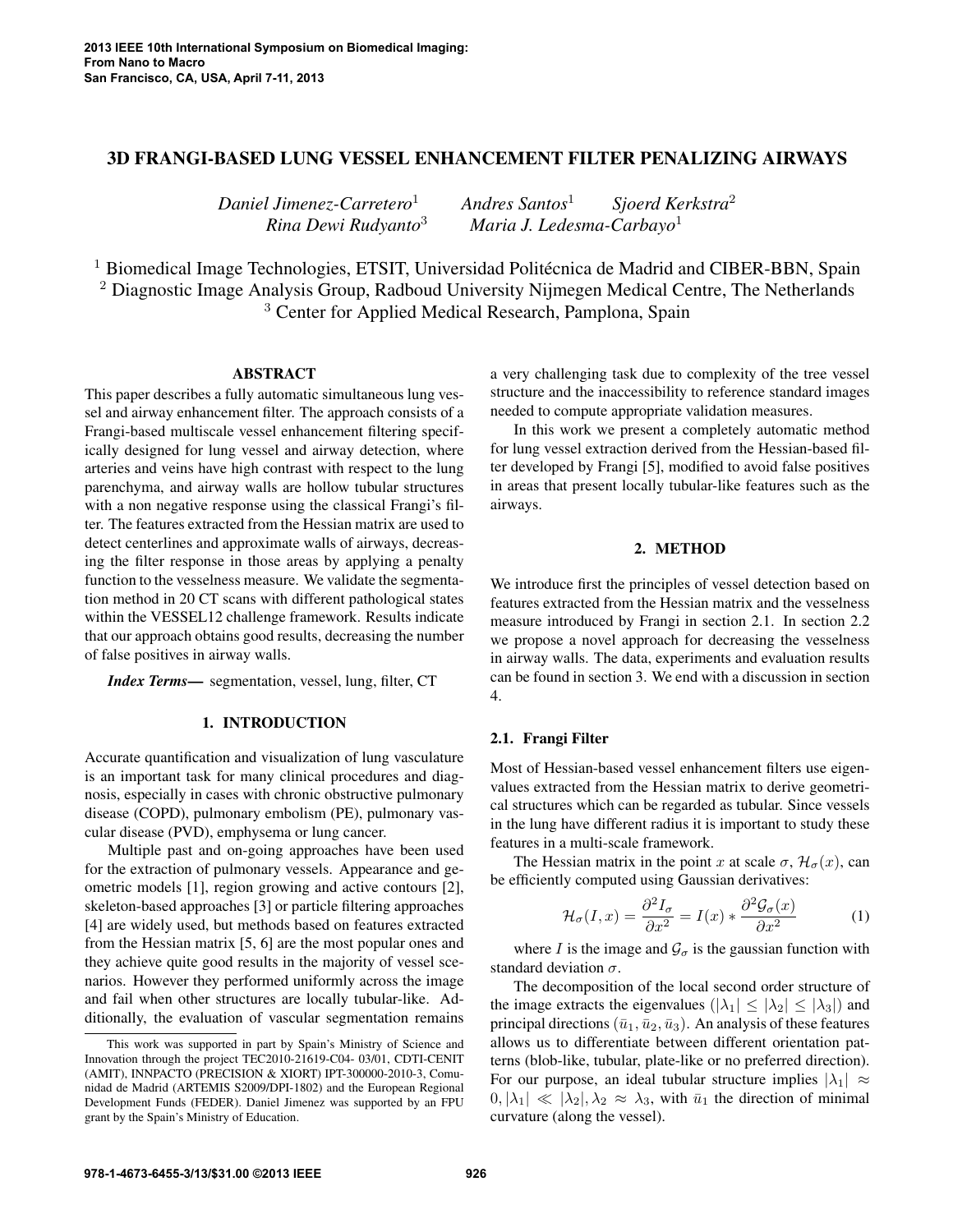

Fig. 1: (a) Rendering of vesselness extraction for lung vessels. (b) Airways enhancement (threshold=15% for visualization).

Using this information, Frangi et al. [5] designed a vesselness function,  $V_F^{\sigma}$ , to measure the similarity of one structure to an ideal tube:

$$
\mathcal{V}_F^{\sigma}(x) = \begin{cases} 0 & \text{if } \lambda_2 > 0 \text{ or } \lambda_3 > 0, 1 \\ \left(1 - \exp\left(-\frac{\mathcal{R}_A^2}{2\alpha^2}\right)\right) \exp\left(-\frac{\mathcal{R}_B^2}{2\beta^2}\right) & (2) \\ \left(1 - \exp\left(-\frac{\mathcal{S}^2}{2c^2}\right)\right) & \end{cases}
$$

where  $\alpha$ ,  $\beta$ , c are parameters that control the sensitivity of the filter to the dissimilarity measures that distinguish between tube-like and plate-like structures  $(\mathcal{R}_A)$ , blob-like  $(\mathcal{R}_B)$  and background  $(S)$ :

$$
\mathcal{R}_{\mathcal{A}} = \frac{|\lambda_2|}{|\lambda_3|} \tag{3}
$$

$$
\mathcal{R}_{\mathcal{B}} = \frac{|\lambda_1|}{\sqrt{|\lambda_2 \lambda_3|}}\tag{4}
$$

$$
S = \sqrt{\lambda_1^2 + \lambda_2^2 + \lambda_3^2}
$$
 (5)

The final vesselness measure integrates the filter responses at different scales taking the maximum response:

$$
\mathcal{V}_F(x) = \max_{\sigma_{min} \le \sigma \le \sigma_{max}} \mathcal{V}_F^{\sigma}(x)
$$
 (6)

Regardless of these dissimilarity measures, the filter shows a non-negative response in structures that are locally and partially tubular in the image. This is the case of airway walls, where  $a)$  they are partially tubes with the radius of wall thickness and  $b$ ) sometimes they are in contact with vessels becoming indistinguishable from them.

In order to overcome these difficulties it will be necessary to link the vesselness information with the airways structure to avoid false detections in those areas. Our approach will use the features previously extracted from the classical Frangi filter to do it so.

#### 2.2. Our Approach

In order to avoid erroneous detections in airway walls, information about the bronchial tree becomes necessary. Some works noticed the importance of airway wall removal before the lung vessel segmentation step, but in most of the cases they used an independent method for airways detection and morphological operations in order to attenuate or remove airway walls [7, 8]. Generally, those methods assumed a constant wall thickness in every bronchial generation which is not realistic. Furthermore, the additional airway segmentation increase computation times and complexity of the algorithm.

Our proposal performs vessel and airway enhancement at the same time and suggests an adaptive airway wall attenuation in order to achieve a more accurate and efficient vessel enhancement. The first step consists on bronchial tubes detection. Later, we estimate airway walls depending on the bronchial generation. Finally, a penalty function is applied in wall areas to decrease the response of the vesselness filter.

Airway enhancement. Since airways are tubular structures too, the same multi-scale filtering framework for the vessel enhancement could be used. Actually, if the scale range is appropriate (covering the possible radius of vessels and airways), a unique eigenvalue analysis of the Hessian would be necessary to extract both (Fig. 1).

Thus, we compute the vesselness function (equation 2) twice, one for the vessel extraction,  $\mathcal{V}_{Fvessel}^{\sigma}(x)$ , and one for the airways extraction,  $\mathcal{V}_{Fairway}^{\sigma}(x)$ . The only difference between both is the condition of being zero, changing from  $\lambda_2 > 0$  or  $\lambda_3 > 0$  in vessel detection (structures brighter than the background) to  $\lambda_2 < 0$  or  $\lambda_3 < 0$  in airways detection (structures darker than the background). To get the final measure we use equation 6, obtaining  $V_{Fvessel}(x)$  and  $V_{Fairway}(x)$ . The increment in computing time is minimum.

Airway centerline extraction. A skeletonization algorithm for 3D grayscale images based on [9] is used to extract the centerlines of bronchial tubes. It uses not only the structural information, but the density (in this case is the vesselness measure  $V_{Fairway}^{\sigma}(x)$  to obtain a more accurate estimation of centerlines.



Fig. 2: Airway estimation. Wall candidates are shown in green.

 $1$ Condition for vessels brighter than background. For vessels darker than background the condition would be:  $\lambda_2 < 0$  or  $\lambda_3 < 0$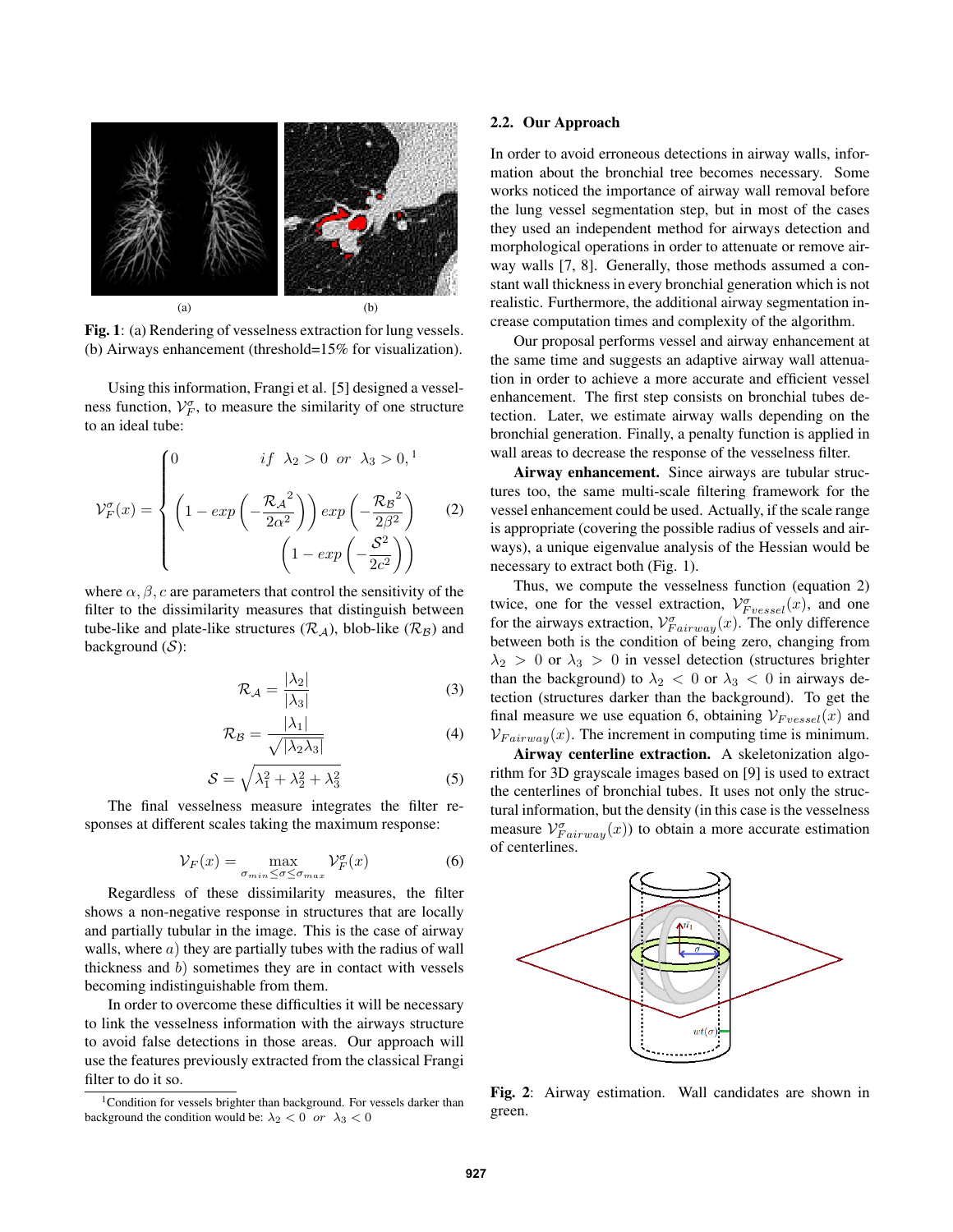Airway wall estimation. Taking advantage of features extracted from the Hessian analysis, we can use the scale,  $\sigma$ , and the first eigenvector,  $\bar{u_1}$ , of maximal filter response in each point of the airway centerline. They will represent, respectively, lumen radius and directions along the vessel, so we can use them to estimate the position of the inner part of airway walls along the bronchial tubes.

In order to estimate the position of the external part of airway walls we used wall thickness values  $wt(\sigma)$  measured in [10] for CT images, based on Weibel's Model [11] which depend on bronchial generation. Fig. 2 shows an scheme of airway wall estimation in one point of the bronchial centerline. Wall candidate voxels will be in the intersection between the plane with normal vector  $\bar{u_1}$  (direction along the airway) and a hollow sphere of radius  $\sigma$  and  $(\sigma + wt(\sigma))$ .

Penalty function. The attenuation of airway walls is performed using a penalty function over candidate voxels in the walls. Since airway detection is a pseudo-probability segmentation (not a binary one),  $V_{Fairway}$  measures could be interpreted as confidence of having an airway in a specific point. This information is important when the penalty function is applied to wall voxels. Thus, we subtract the airway score  $V_{Fairway}(y)$  obtained in one point y of its centerline, to all the vessels scores  $V_{Fvessel}(x)$  obtained in the wall candidates for this specific point in the centerline of the bronchial tube  $(x \in WallC and idates(y))$  as follows:

$$
\mathcal{V}_{Fvessel}(x \in WallC andidates(y)) = \max(0, \mathcal{V}_{Fvessel}(x) - \mathcal{V}_{Fairway}(y))
$$
\n(7)

The principal idea under this penalty function is the reduction of vessel confidence depending on the airway confidence.

#### 3. EXPERIMENTS AND RESULTS

#### 3.1. Dataset

The dataset consists of 20 chest CT scans made available in the scope of the ISBI VESSEL12 Challenge. Details can be found on their website <sup>2</sup>.

The scans come from different scanners and protocols, using contrast media in approximately half of the CT images. They are nearly isotropic with a maximum slice spacing of 1 mm. About half of the scans contain pathologies such as emphysema, nodules or pulmonary embolisms.

For each scan, a binary lungmask was available. They were used to reduce the scope in the vessel search. A binary erosion with a ball structuring element (radius 3 pixels) was applied and the rest of the image was fixed to the mode intensity inside the mask to reduce boundary effects in the limits of the lung.

#### 3.2. Evaluation Measures

The results have been uploaded online as a submission to VESSEL12 challenge, and evaluated identically as the rest of the participants. A variety of axial slices were selected from each image for manual labeling. In each slice, a large number of points within the lung fields (local maxima and ramdom points) were labeled by 3 observers as: vessel, lungparenchyma, fissure, airway/airwaywall or lesion.

ROC curve analysis were used to evaluate the performance of the method. Different probability threshold values were used to compute true/false positives and true/false negatives and create points in the ROC curve. Finally, the area under the ROC curve  $Az$  and specifity/sensitivity at optimal threshold were computed.

## 3.3. Results

For the experiments we use a medium range of scales ( $\sigma$  =  $\{0.5, 1, 1.5, ..., 3.5\}$  and parameters  $\alpha = \beta = 0.5, c = 500$ . The filtered output was normalized to the range [0,255].

Table 1 summarizes evaluation results on the dataset. Mean areas under the ROC curves  $Az$  (0.978  $\pm$  0.013) show quite good performance of the algorithm in vessel detection, and values of specificity (0.900  $\pm$  0.087) and sensitivity  $(0.973 \pm 0.024)$  at optimal threshold are higher than 0.9 in almost all cases. As it is expected, scores become lower when vessels are smaller due to the size of the filter is related to the quantity of information used to evaluate the vesselness score. Moreover, contrast in small vessels is low. This makes the detection of high generation vessels a hard task.

Results for vessels/airways walls are lower than the visual examination made us expect (Figure 3). The classical Frangi filter obtains values of Az between 0.738 and 0.906 depending on the scales selection, specificity values between 0.380 and 0.725 and sensitivity values between 0.889 and 0.977. Our method outperforms these values slightly using



Fig. 3: (a) Example of critical area with vessels and airway walls in contact. (b) Segmentations obtained using Frangi filter (red) and our approach (white). Light pink is shown in common areas. Yellow arrows and elipse point to improvement areas. Threshold=5% of maximum vesselness response.

<sup>2</sup>http://vessel12.grand-challenge.org/